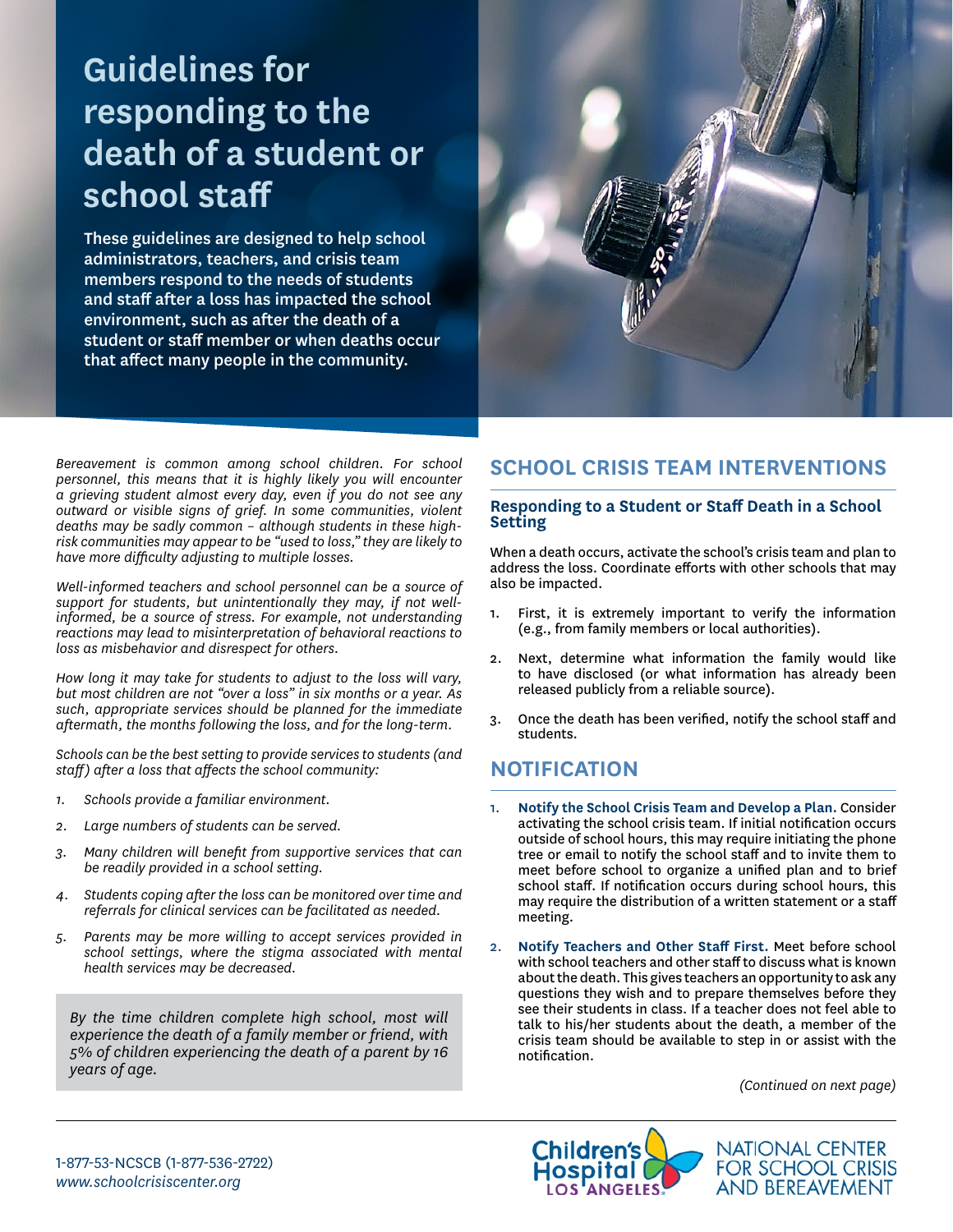- 3. **Notify Students Face-to-Face with Familiar Staff.** If a teacher has died, consider having a teacher from the same or a lower grade who is familiar with the deceased teacher's students, or a teacher from the school crisis team who is more comfortable, notify that class. Consider having this teacher remain with the class over the next couple days and have a substitute cover for the less directly impacted class.
- 4. **Prepare a Statement for Students.** Adults often struggle with what to say. With a prepared statement, teachers can give the same information to all students simultaneously. This should be done in small, naturally occurring groups such as homeroom or first period classes; every effort should be made to ensure that all students are present at the time this information is shared. Include information about the availability of mental health and support services and how students may access those services. Avoid use of public address systems or large assemblies to make such announcements.
- 5. **Prepare a Statement for Parents.** Draft a letter for parents to notify them about the death and what services are being offered to students and families. Assure parents that crisis teams have been mobilized and support services are available. *(Template letters, that schools can have in advance of a crisis so that notification statements can be quickly and easily prepared, are available at [schoolcrisiscenter.org/](http://schoolcrisiscenter.org/resources/samples-templates) [resources/samples-templates](http://schoolcrisiscenter.org/resources/samples-templates).)*

### **CRISIS AND GRIEF COUNSELING AND OTHER SUPPORT SERVICES AT SCHOOL**

- 1. **Help Students with Coping Behaviors to Support and Maintain their Attendance and Classroom Learning:** Following a loss, addressing the event with students directly may decrease the negative impact on school attendance and learning. This can be done individually and in group settings. Students may express many different emotions and feelings. The goal is to allow this expression in a safe and nonjudgmental environment.
- 2. **Help Students Deal with Difficult Feelings:** Students may also have feelings of regret, particularly if they believe they had mistreated the individual in the past. Adolescents may be particularly vulnerable as a group with an increased risk of feeling depressed or anxious and engaging in self-blame or guilt related to the loss. If the death was a suicide (see Special Circumstances below), these feelings may be heightened.
- 3. **Help Younger Students:** Younger students may have more difficulty understanding death and are more likely to have literal misinterpretations in response to explanations (e.g., if told the deceased is in everlasting sleep, they may become fearful at bedtime). All students (and staff) are likely to experience some guilt feelings after a death, even if there is no logical reason.
- 4. **Establish Crisis Counseling or Grief Counseling Support Rooms and Protocols:**
	- » Establish procedures for leaving class (e.g., Will a pass be required? Should a student who is very distressed be escorted to the support room?) and for returning to class before the end of the period. If a student remains in the support room at the end of the period, be sure notice is provided to the classroom teacher for that period as well as the next one. Such actions ensure that the school has accurate knowledge about student whereabouts.

In the immediate aftermath of a death, limit off-grounds privileges if indicated and establish procedures to clear students prior to leaving school grounds during the school day.

- » More extensive services will be needed in the immediate aftermath of a school-wide crisis. Consider having support and counseling services available to students and school personnel before, during and after school hours in the immediate aftermath.
- » Plan for ongoing and long-term services to be available to students. If the death was due to a school crisis, plans should be made for commemoration and memorialization, especially at the time of the anniversary of the death(s) (*Further guidelines on memorialization and commemoration can be found online at [grievingstudents.org/module](http://grievingstudents.org/module-section/commemoration-and-memorialization)[section/commemoration-and-memorialization](http://grievingstudents.org/module-section/commemoration-and-memorialization)*.) Additional services should also be planned for dates and events that may serve as triggers for grief of students or staff, such as graduation, the prom, athletic events (if the deceased was an athlete), etc.
- Have substitute teachers available that can rotate among classes to allow teachers to seek supportive services in teacher/staff support rooms during school hours.
- » If the death(s) are associated with a crisis that has impacted the community, consider some support services for parents at school in the immediate aftermath.
- » School counselors, school nurses, school psychologists and school social workers can help teachers identify risk factors and signs of distress that may indicate the need for mental health services above what is offered at school. As with any counseling services, parents should be notified if additional services are recommended.
- » Especially after traumatic losses (e.g., suicide or homicide), be proactive and set the tone for students to seek out counseling and support staff if they have troubling thoughts. Encourage students to identify friends they may be concerned about. These include students who have suicidal thoughts or have made threatening statements.
- 5. **Guidelines for Identifying Students Who May be at Higher Risk for Emotional Distress:**
	- » Students who were close friends of the deceased
	- » Students who shared a class with the deceased. Have a member of the crisis team follow the deceased student's schedule to help determine classmates that may benefit from extra attention.
	- » Students who shared extracurricular activities with the deceased
	- Students who shared a similar characteristic with the deceased. This will depend on the circumstances of the death (e.g., chronic illness – other students with chronic illness; suicide after bullying – students who may be bullied or who had pre-existing depression; car accident – students that have recently received their driving licenses; or pedestrian accident – students who walk to school).
	- » Students with a troubled or strained relationship with the deceased

*(Continued on next page)*



NATIONAL CENTER **FOR SCHOOL CRISIS AND BEREAVEMENT** 

1-877-53-NCSCB (1-877-536-2722) *[www.schoolcrisiscenter.org](http://www.schoolcrisiscenter.org)*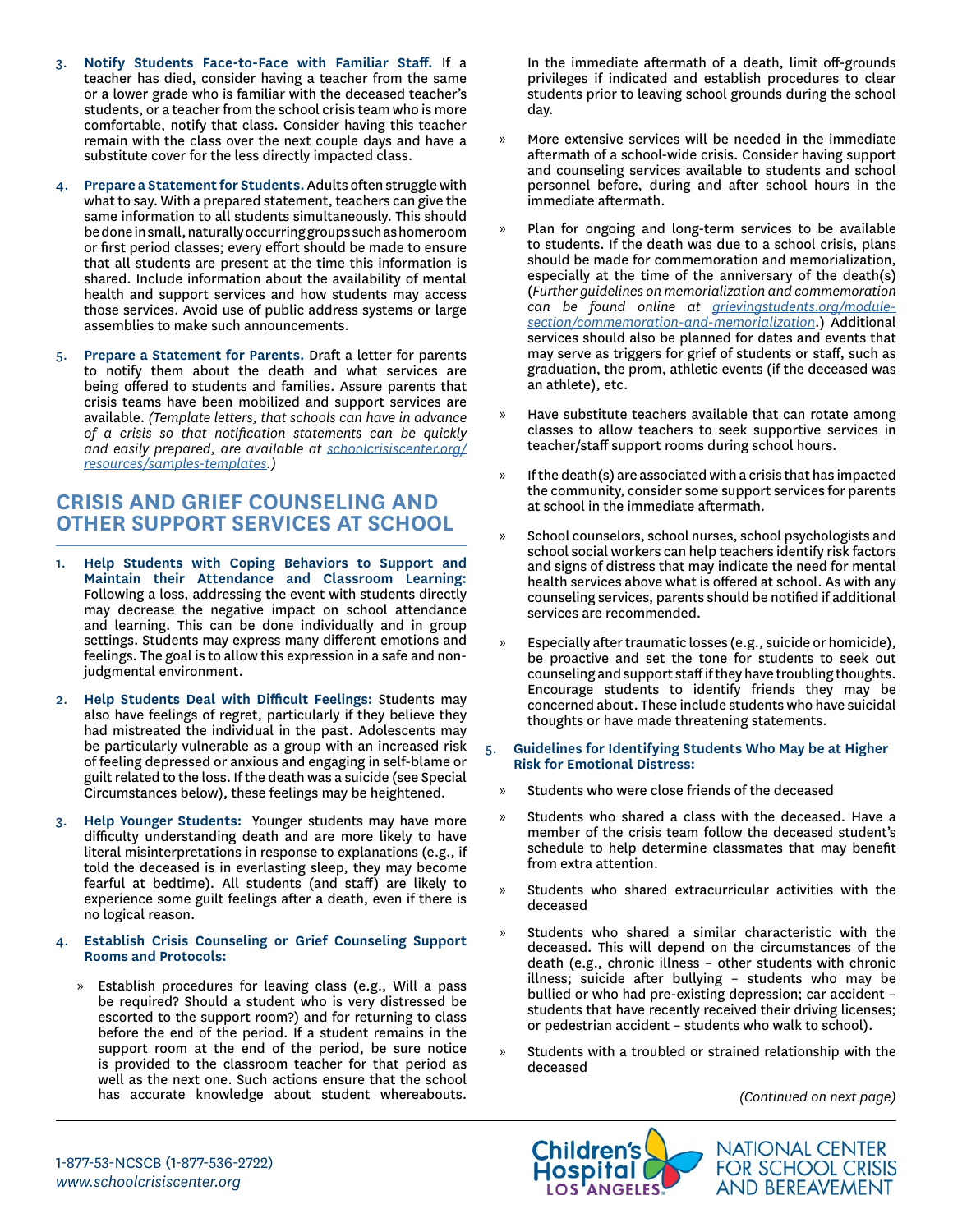- » Students from other schools if the deceased recently transferred or has siblings at another school
- » Students with a history of prior or concurrent losses and/ or emotional difficulties.

#### 6. **Funerals, Memorial Services and Spontaneous Memorials**

- » **Participation of Students:** Students may wish to attend the memorial services and/or funeral of the deceased student or teacher. Talk to the family of the deceased and determine their wishes. If many students or staff are likely to attend, inquire if there may be visitation hours/memorial services outside of school hours. If the services are during school hours, establish a policy for student absence that allows students who have a close relationship to the deceased to attend. Have substitute teachers available for teachers who wish to attend the services. Consider arranging for crisis counseling staff to attend after-hours services that are likely to be attended by large numbers of students.
- » **Spontaneous Memorials:** Informal memorials are likely to "spring up" after the death of a student or teacher. Plans to handle the flowers, cards, etc. should be made in advance. Determine the time period that the memorial will remain (e.g., one or two weeks), and communicate to students that the memorial will be removed after that time and indicate what will be done with the non-perishable items (e.g., stuffed animals will be sent to a local daycare center, etc.). Providing alternate commemorative opportunities for the students and engaging students early on in the response efforts or an announcement about the family's wishes may help to minimize these spontaneous memorials.
- » **Timing of Memorial Activities at School:** Commemorative activities and memorialization efforts should not be a focus of the crisis response in the immediate aftermath of a death. If done too soon, there may be a perception that the school is trying to "close the chapter" on grieving.
- » **Equitable Policies:** In general, schools should avoid formal commemorative or memorialization activities or acts (e.g., naming a building or hanging a plaque) to mark the death of a popular student or staff member since failure to respond in the future in a similar manner to the death of a less popular student/staff may raise equity concerns; schools may be reluctant to provide similar responses after certain deaths (e.g., suicide, drug overdose) in order to minimize glamorization of the cause of death (see Special Circumstances below). Instead, less formal but thoughtful commemorative activities developed over time with active student involvement is often much more meaningful (and therapeutic) to students and staff. Such commemoration is more likely to recognize and preserve essential memories of the deceased than are more routine and reactive efforts instituted shortly after notification.

(*Further information about developing appropriate commemorative and memorialization activities in schools can be found online at [grievingstudents.org/module](http://grievingstudents.org/module-section/commemoration-and-memorialization)[section/commemoration-and-memorialization](http://grievingstudents.org/module-section/commemoration-and-memorialization)*.)

» **Constructive Expression of Grief:** Students may wish to write letters/draw pictures to send to the deceased student's or staff member's family. Be sure these are reviewed before sending them out. Also, be careful not to interpret the drawings and writings without adequate input from mental health professionals. Avoid activities that solicit public anonymous statements, such as creating places for students to express their thoughts anonymously about the deceased, as school teachers and staff will not be able to identify students who may express worrisome thoughts (e.g., suicidal ideation or threatening statements).

- » **Handling Traumatic Reminders for Students:** School desks and lockers may serve as unwelcome reminders of the deceased student(s). Consider procedures for handling these, drawing on the input of the classmates.
- » **Personal Effects of the Deceased:** Arrange with parents/ family members for the return of belongings that is at a time convenient for them, preferably after school hours. Have the personal effects available at the office so that parents/ families are not presented with the emotional challenge of having to clean out a locker or desk. Have a member of the crisis team or a school counselor present when parents come to retrieve a child's belongs.

## **COMMUNICATION AND OUTREACH**

- **1. The Role of the PIO**: Media attention is likely after a death of a student or school staff. This is best handled by the Public Information Officer (PIO) of the district or the principal at the school site. Teachers, staff, and parents should be made aware that all media requests should be referred to this individual.
- **2. Protect Students from Being Re-Traumatized**: The focus of all communications, including media coverage, should be on the protection of students and the school environment from unwanted intrusive attention. Television coverage of the event should not be watched in the classroom during school hours. Information about how to handle media requests can be distributed to parents.
- 3. Ongoing communication between parents and school teachers and staff about how students are doing will be important to ensure appropriate support and intervention services in the immediate aftermath of a death and in the long-term. Parents of children identified as at-risk for mental health difficulties should be given information about whom to contact with concerns and about positive progress. School personnel should also keep parents informed about their children's functioning at school (e.g., school work, peer relationships, and behaviors). Again, parents should be provided with information related to common reactions after a death as well as behaviors that may signal the need for more intensive mental health services.
- The formal establishment of communications and liaison with community resources is important to develop prior to any type of crisis. Developing a relationship and crisis response role with community-based mental health professionals in advance of the need will allow the school to quickly and effectively activate these resources in times of need. They can provide mental health services at the school as well as be available for students and staff who may need more intensive services. Furthermore, mental health experts can assist schools in:

*(Continued on next page)*